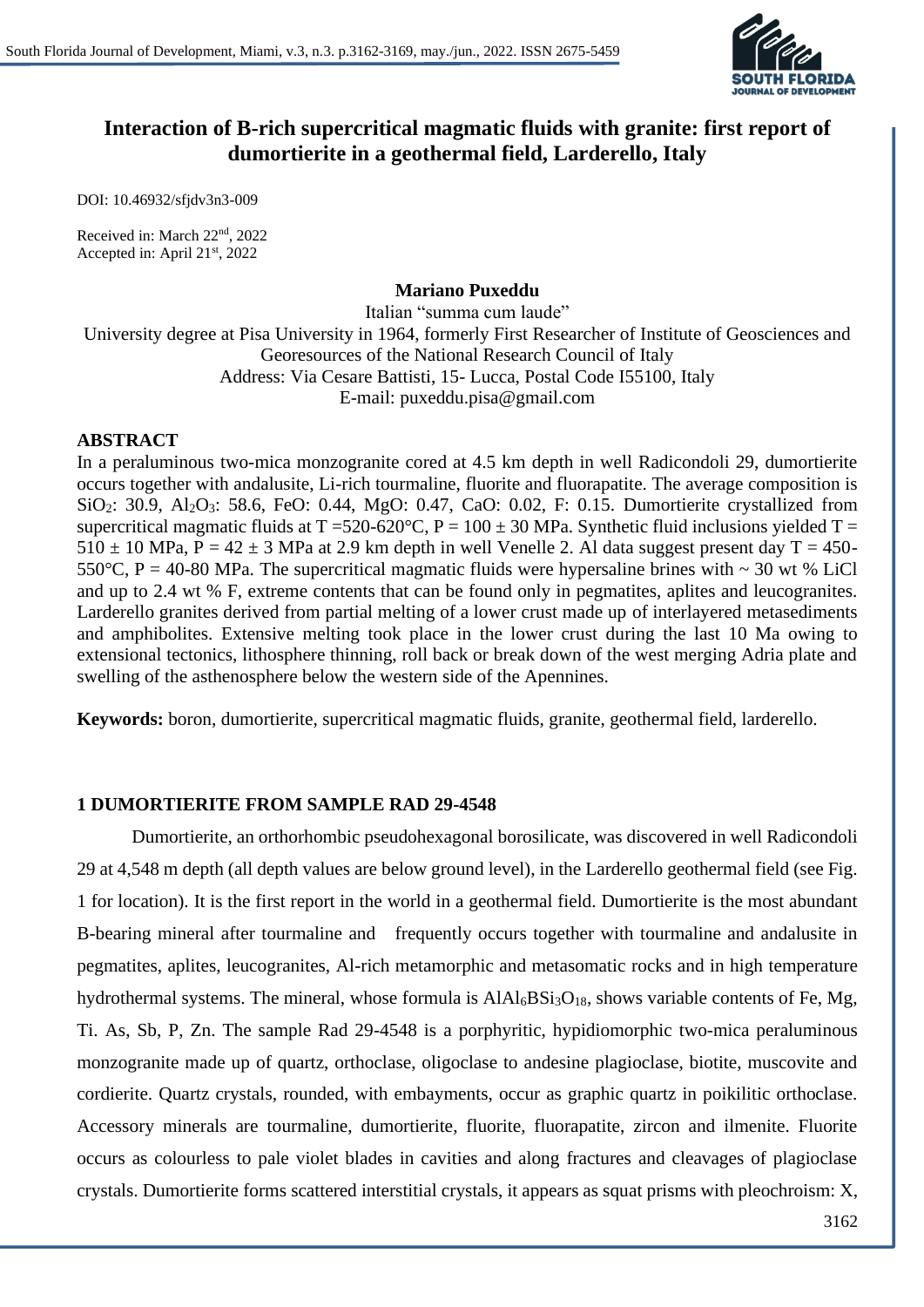

reddish brown to violet; Y and Z, pale green (Fig.2a) and fibrous crystals, often altered in chlorite and sericite, with pleochroism X, greenish blue, Y, Z, pale yellow (Fig. 2b).

The average composition in wt % is  $SiO_2$ : 30.9,  $Al_2O_3$ : 58.6, FeO: 0.44, MgO: 0.47, CaO: 0.02, F: 0.15. Noteworthy are the complete lack of  $TiO<sub>2</sub>$ , likely due to its low content in the host rock (0.14 wt %) and the high F content largely exceeding normal values generally <0.05 and rarely in the range 73.78°C/100 0.05-0.10 wt %.

#### **2 GEODYNAMIC AND GEOCHRONOLOGIC FRAMEWORK**

During the collision between Adria and Corsica-Sardinia microplates the eastward roll back of the subducting and west merging Adria plate during the last 10 Ma (MONGELLI *et al.*, 1998) caused thinning of the Tuscan lithosphere, widespread decompression melting in the mantle and swelling of the asthenosphere below the western side of the Northern Apennines. The underplating of mafic magmas induced partial melting of a lower crust made up of interlayered metasediments and amphibolites giving origin to the peraluminous two mica granites of the Tuscan Magmatic Province (TMP). The prevailing metasedimentary nature of the source rocks at depth in the lower crust is indicated by high  $87\text{Sr}/86\text{Sr}$ ( $>0.710$ ) and  $\delta^{18}O (+10/16\%)$  associated with low neodymium (<0.5122) and hafnium ( $\epsilon_{\text{Hf}}$  < ca.-6) while the presence of interlayered mafic metamorphic rocks (amphibolites) within the source rocks is suggested by the anomalous high contents of CaO, FeO, MgO and  $TiO<sub>2</sub>$  "not consistent with experimental partial melts of metasedimentary protoliths" (DINI, FARINA, 2018). Several data lead the researchers to hypothesize the formation of mid-crustal (15-10 km depth) large reservoirs (several hundred  $km^3$ ) feeding smaller plutons (tens to hundred  $km^3$ ) above 8-6 km depth (DINI *et al.*, 2018). New U-Pb zircon ages in agreement with  $40Ar^{39}$ Ar results indicate that Larderello geothermal field is a multipulse magmatic system embracing five events: 3.8-3.6 Ma; 3.3-3.1 Ma; 2.7-2.5 Ma; 1.9- 1.6 Ma and a present-day event (DINI *et al.*,2018). <sup>40</sup>Ar<sup>/39</sup>Ar ages of 1.23  $\pm$  0.13 Ma and 1.27  $\pm$  0.22 Ma were also obtained on muscovites from the monzogranite of sample Carboli C bis 4200 and the syenogranite of sample Carboli C bis 4304 respectively (DINI *et al.*, 2005).

#### **3 PT CONDITIONS OF THE SUPERCRITICAL MAGMATIC SYSTEM**

Recently ENEL Green Power public company drilled the well Venelle 2 located in the hottest area of the Larderello geothermal field 1.7 km from San Pompeo 2 well (see Fig.1), the latter characterized by extrapolated well bottom temperatures of 450-460°C and supra-hydrostatic pressures (CAVARRETTA, PUXEDDU, 1990). From Venelle 2 geochemical, isotope and fluid inclusion data reveal that tourmalinerich veins and breccias crystallized at  $T = 450-550$ °C,  $P = 400-800$  bars (40-80 MPa) (DINI *et al.*, 2018). In this well, HJELSTUEN et al. (2018) report a measured temperature of 372.9°C at 2,610m depth and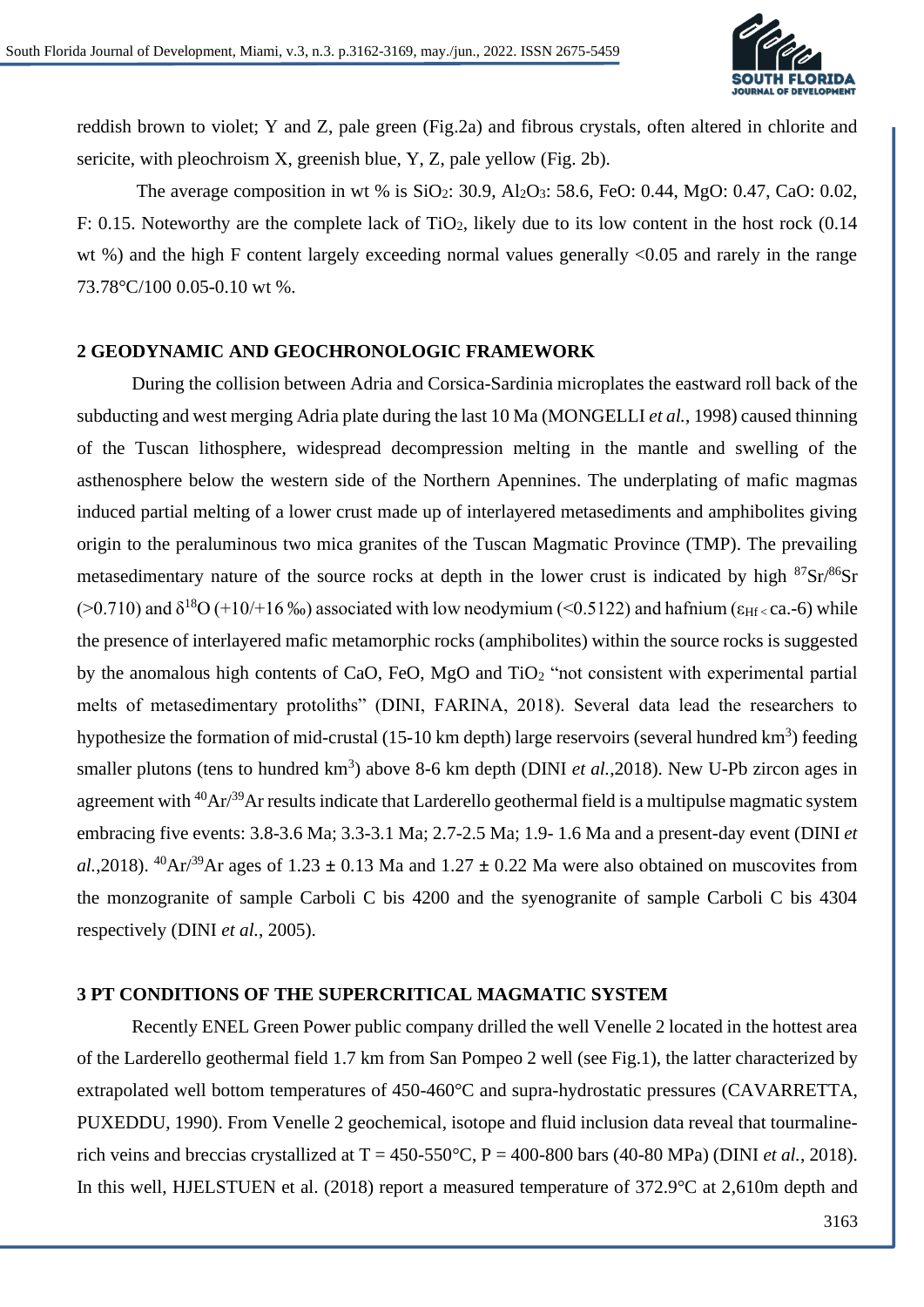

443.6°C at 2,810m depth with a gradient of 35.35°C/100m. The highest homogenization temperatures observed with the method of synthetic fluid inclusions indicate a present-day well bottom (2,900 m depth) temperature of 510 **±** 10°C and pressures of 42 **±** 3 MPa (RUGGIERI *et al.*, 2018). The temperature increase of 66.4°C from 443.6°C at 2810m depth up to 510 **±** 10°C at 2,900 m depth testifies a sudden doubling of the geothermal gradient in the deepest 90 m up to 73.78°C/100m. Temperature of 394°C and pressure of 212 bars (estimated  $P \ge 240$  bars at well bottom, 2930 m depth) were measured at 2560m depth in San Pompeo 2 well (BATINI et al.,1983). If the same gradient of 73.78°C/100m observed between 2810 m and 2900 m depth in Venelle 2 well characterize also the deepest 90 m of the San Pompeo 2 well between 2840 m and 2930 m depth, and the same gradient of 35.35°C/100m observed between 2610 m and 2810 m depth in the Venelle 2 well probably occur also between 2560m (measured T of 394°C) and 2840 m depth in the San Pompeo 2 well, the following temperatures can be calculated for San Pompeo 2 well: 411.7°C at 2610m depth, 493°C at 2840m depth and 559.4°C at 2930m depth (well bottom). Cogenetic aqueous-carbonic and multiphase hypersaline fluid inclusions in San Pompeo 2-2270 sample yielded past  $T = 495-510^{\circ}$ C,  $P = 70-82$  MPa as indicated by the intersection of the isochores (RUGGIERI, 2018). The application of the empirical biotite-tourmaline geothermometer (COLOPIETRO, FRIBERG, 1987) on 27 pair of the two minerals from the well bottom sample San Pompeo 2-2930 yielded 21 temperature values in the range 540-585°C, 4 values in the range 518-540°C, and two values of 618°C and 622°C (unpublished data CAVARRETTA, PUXEDDU, 1990). The last values are consistent with the nearby occurrence of corundum and xenoblastic sanidine generated by the muscovite breakdown that took place at  $T = 610{\text -}620^{\circ}\text{C}$  and  $P = 1$  kb (100 MPa) (DEL MORO *et al.*, 1982). All data collected in well San Pompeo 2 suggest that tourmaline and associated dumortierite in Rad 29-4548 were deposited during a previous thermal event  $\sim 1.3$ -1.2 Ma in Carboli C bis?) at PT conditions estimated to be 518-618°C ( see above the temperatures of the geothermometer biotitetourmaline), 100MPa (1kb CAVARRETTA, PUXEDDU 1990) very similar to present day temperatures of 510-559°C and only slightly lower pressures of 42 **±** 3 MPa instead of 70-82 MPa of fluid inclusions in San Pompeo 2-2270 ( see above RUGGIERI 2018) or 100 MPa estimated owing to the appearance of corundum (1kb CAVARRETTA, PUXEDDU 1990).

#### **4 TECTONIC SETTING IN THE LIGHT OF SEISMIC SURVEYS**

The Larderello granites crossed by several deep drillings (Radicondoli and Carboli C bis) produced magmatic supercritical fluids with temperatures slightly lower than granite solidus in hydrothermal environment characterized by lithostatic pressures and separated from the shallower meteoric system of the exploited reservoir by an impermeable barrier (CAVARRETTA, PUXEDDU, 1990). The impermeable barrier was discovered by BATINI et al*.* (1983) during drilling of San Pompeo 2 well. The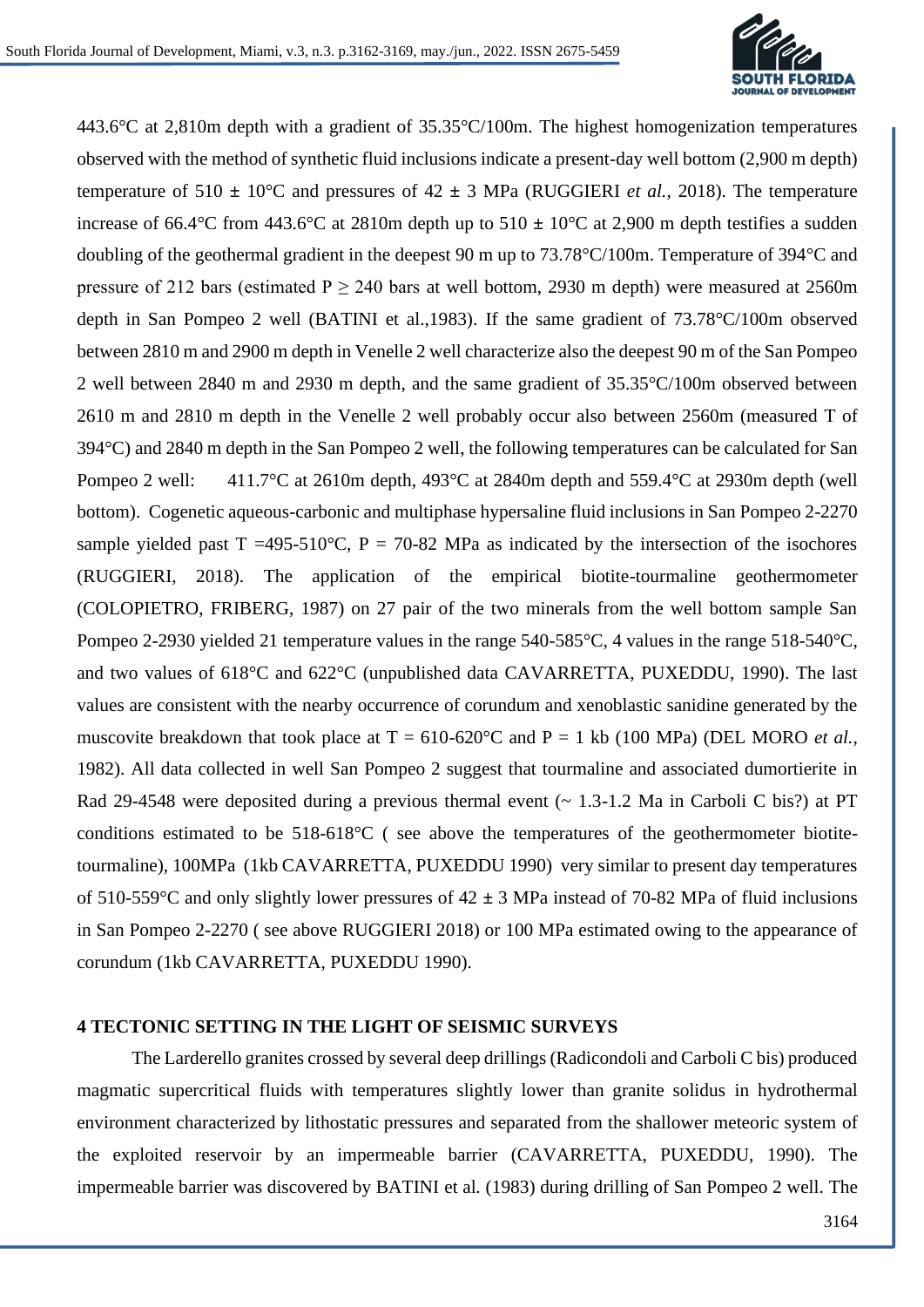

authors stated: "No fractured zones were discovered between 2,300 m and about 2,930 m, at which depth the well encountered a permeable horizon containing fluids of extremely high pressure and temperature" and "No pressure and temperature measurements were possible as each time this horizon was reached the well blew out causing the formation to cave-in and fill the borehole with hundreds of metres of debris". This fractured horizon corresponds to an ubiquitous seismic reflecting horizon of the bright spot type well known in literature as the K horizon. Probably drilling of San Pompeo 2 well for the first time reached this fractured horizon filled with supercritical mostly magmatic fluids at a very shallow depth of 2,930 m. Seismic surveys reveal that the present day exploited reservoir is coincident with a shallower reflecting horizon also known in literature as the H horizon. CASINI and CIUFFI (2018) estimated depths of 2,750- 2,800 m and of 3,150-3,200 m for the H and K horizons respectively in Venelle 2 well. The last value indicates a deepening of the K horizon from the 2,930 m depth of San Pompeo 2 well down to the 3,150- 3,200 m depth of Venelle 2 well. The coexistence of two hydrothermal systems, a shallower one containing meteoric fluids with hydrostatic pressures and a deeper one magmatic with lithostatic pressures was proposed by TAYLOR (1974) for porphyry copper deposits. The remarkable analogy between geothermal fields and porphyry copper deposits due to the presence at depth of an intrusive body or magma chamber as the heat and fluid source is of great economic interest and can give useful indications for the research of both present-day systems (geothermal fields) and fossil systems (porphyry copper deposits).

#### **5 EVOLUTION OF THE SUPERCRITICAL MAGMATIC SYSTEM**

The Larderello granites are syenogranites to monzogranites with 73.8 to 78.7 wt % SiO<sub>2</sub>, 11.9 to 13.9 wt % Al2O3, 4.65 to 5.38 wt % K2O, 2.50 to 3.65 wt % Na2O (DINI *et al.*, 2005). These granitic melts, at the end of crystallization generated supercritical fluids strongly enriched in B, Li, F. Li in supercritical fluids is revealed by extremely low eutectic temperatures ranging from  $-78$  to  $-65^{\circ}$ C typical of the LiCl<sup>·5</sup>H<sub>2</sub>O system, while ice melting temperatures of  $-25^{\circ}$ C indicates a mean salinity of  $\sim$ 30 wt % LiCl equivalent (CATHELINEAU *et al.*, 1994). High Li contents are also revealed by tourmaline crystal cores in the leucogranitic centimetre-thick dyke of sample VC 11 -2946 (Fig. 3) whose compositions show a trend towards tourmalines from Li-rich granitoid pegmatites and aplites (CAVARRETTA, PUXEDDU, 1990). A confirmation of the high F contents of the Larderello granites is given by the occurrence of abundant grains of fluorite and fluorapatite and by the unusual very high average F content of dumortierite (0.15 wt %) generally lower than 0.05 wt %. Extremely high F contents were found in muscovites from the Larderello granites particularly in the last silicic differentiates, such as syenogranite Carboli C bis 4304 in which several muscovites exceed the world record of 2.13 wt % F found in a muscovite from the Macusani ignimbrite (PICHAVANT *et al.*, 1988, Table 5 sample MH 7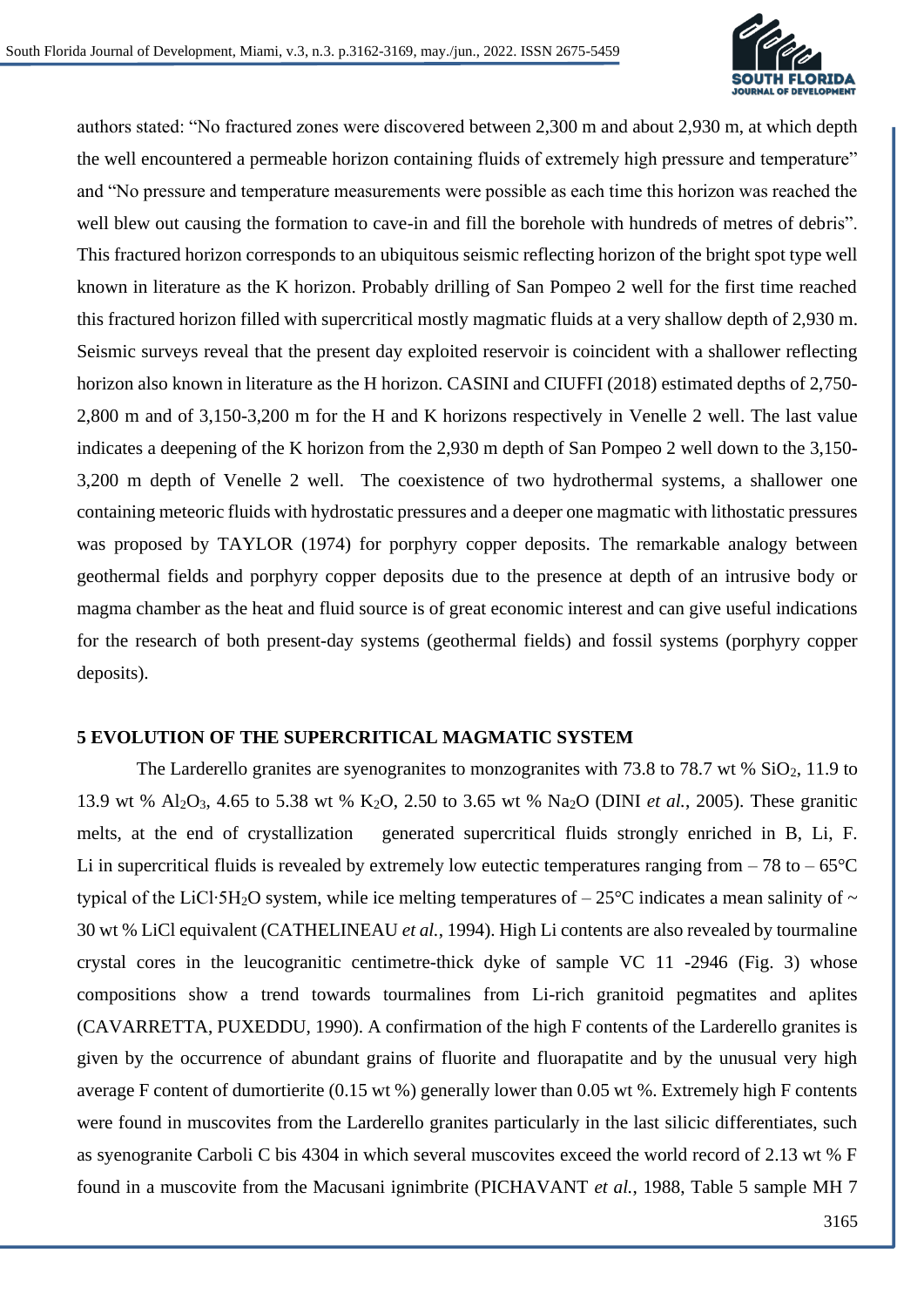

analysis n.16), attaining a maximum value of 2.93 wt % (DINI *et al.*,2005). B does not show high contents in the Larderello granites probably because its concentration, with progressing crystallization, was generally enriched only in the last residual fluids that gave origin to dumortierite along the grain boundaries and tourmaline in breccias and miarolitic cavities (Fig. 3). The abundance of boron in the Larderello granites and in the whole Tuscan Magmatic Province is explained by the metasedimentary nature of the source rocks located in the fertile lower crust. Moreover, the Larderello granites are also remarkably enriched in Li and F. In these cases (see Fig 4) the granite solidus (DINI *et al.*, 2005) is more and more leftwards shifted even for some hundreds T°C as testified by the experimental granite solidus for the Macusani glass (MAC), Harding pegmatite (HAR), Beauvoir granite (BV) and for the synthetic granitic melts with 1 wt %  $B_2O_3$ , 2 wt % F (PICHAVANT *et al.*, 1988, p.319, Fig.17), lowering the crystallization for muscovite-bearing granites to the temperature range  $\sim$  550-630 $\degree$ C for pressures just slightly above and below 100 MPa (elliptical field). The contemporaneous rightwards shifting of the pure muscovite-out reaction (Ms Ab As Kfs vapor solid line) towards that of two Macusani muscovites with 0.68 and 2.13 wt % F ( PICHAVANT *et al.*, 1988, Fig. 17, Table 5: sample MH8 analysis n. 14, sample MH 7 analysis n.16 respectively) lowers the intersection with the solidus of B-, F-, Li-rich granites towards lower and lower pressures comparable with those of the present-day supercritical magmatic fluids with only a concomitant slight temperature increase of the muscovite-out reaction. All the currently available data from geochemistry and petrology, included the most recent ones, confirm the hypothetical position of the LAR granite solidus in the PT range depicted with the shaded area between the dashed lines of Fig 4. It must be emphasized that estimated present day temperatures of 510-559°C are slightly lower and almost coincident with the hypothetic solidus temperatures of the underlying Larderello granite (elliptical field in Fig. 4) whose top must be only some tens to hundreds metres below 2.9 km depth.

## **6 FIGURE CAPTIONS**



Fig. 1: Thermal structure of the Larderello-Travale geothermal field from Fig 2 in Dini et al. (2005) updated with inclusion of San Pompeo 2 and Venelle 2 wells.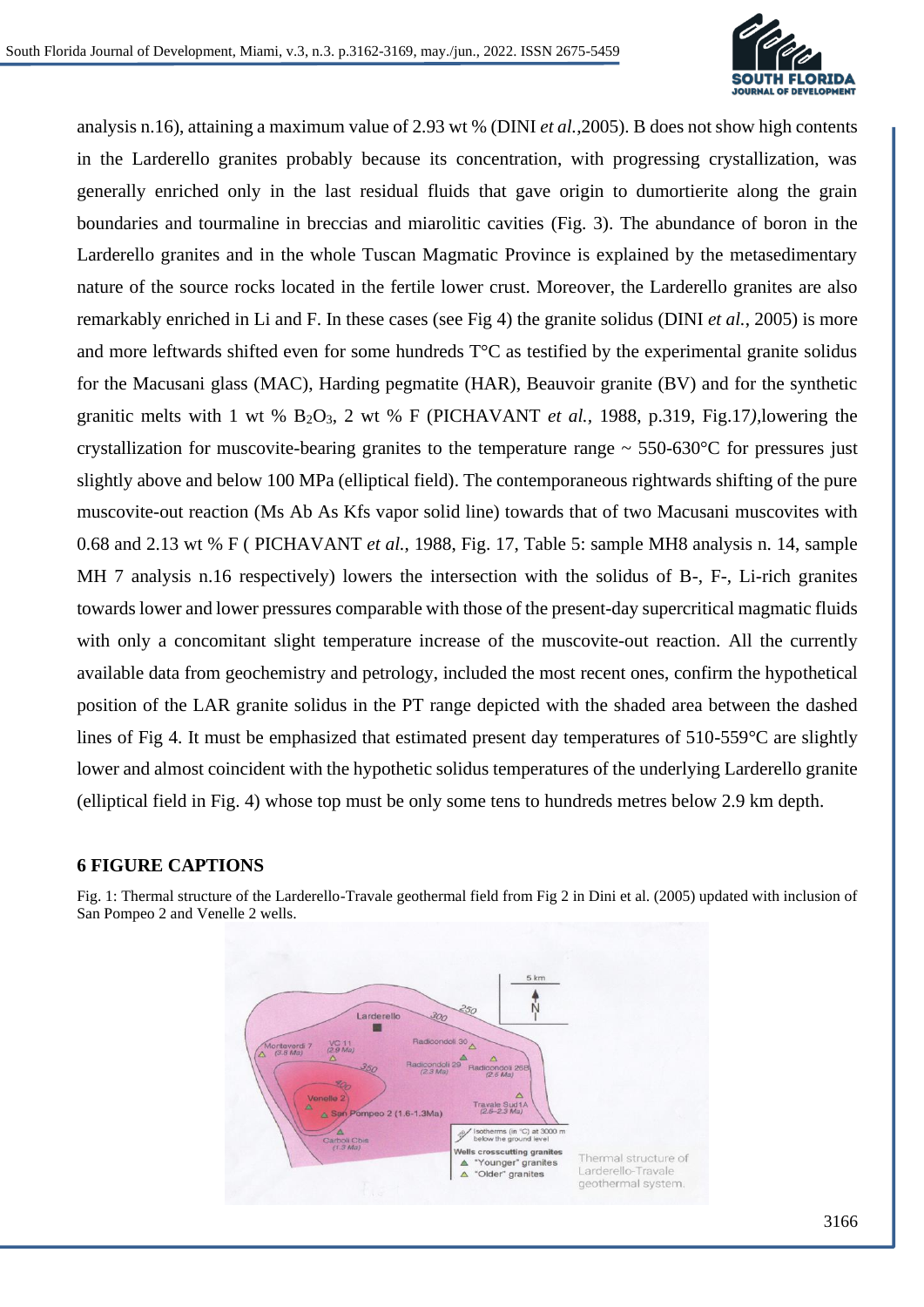

Fig. 2: photomicrographs od dumortierite crystals: a) reddish brown squat prism and small grains of dumortierite; b) greenish blue fibrous dumortierite. Parallel polars.



Fig. 3: whitish aplitic cm-sized dyke crossing a fine-grained dark brownish gneiss, from bottom of well VC 11, 2946m depth. Scattered black spots are miarolitic cavities filled with tourmaline.



Fig. 4: Evolution of the Larderello granitic system of melts from the water saturated granite solidus towards the solidus of melts more and more enriched in B, Li, F. Muscovite-out reaction (Ms Ab vs AS Kfs vapor) for pure end member (solid line) and with 0.68 and 2.13 wt % F (dotted lines): experimental granite solidus (thick lines) for Macusani glass (MAC), Harding pegmatite (HAR), Beauvoir granite (BV) and for synthetic granites with addition of 1 wt %  $B_2O_3$  and 2 wt % F (PICHAVANT) *et al.*, 1988); crystallization field of muscovite granite (open elliptical field), hypothetical position of the LAR granite solidus (grey field bounded by dashed lines).

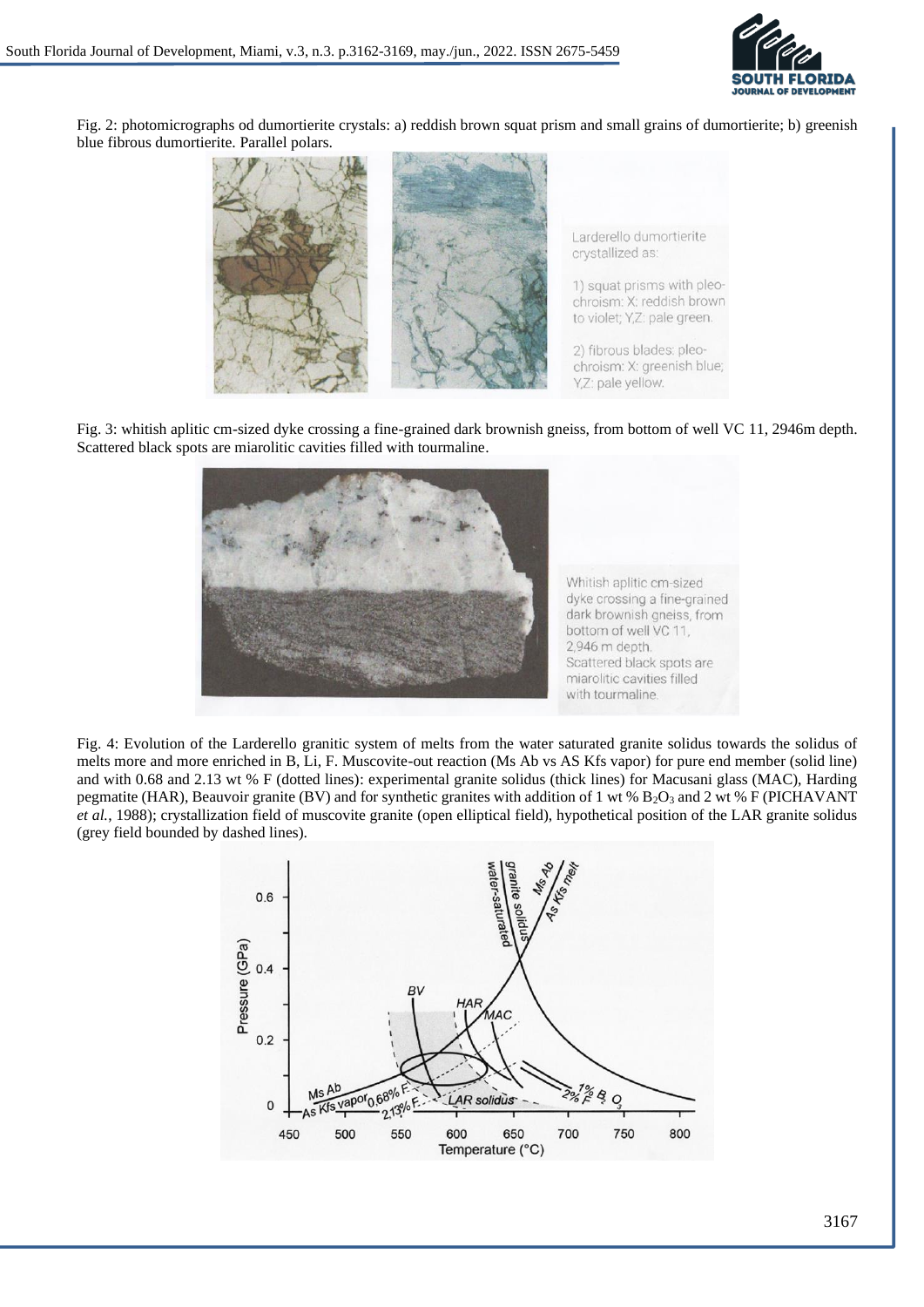

### **REFERENCES**

BATINI F., BERTINI G., BOTTAI A., BURGASSI P.D., CAPPETTI G., GIANELLI G., PUXEDDU M. (1983) - San Pompeo 2 deep well: a high temperature and high pressure geothermal system. Proc.3rd Intern. Seminar Results EC Res. and Demonstration. Projects in the field of. geothermal energy EUR8853EN, Munich, W. Germany, 29 November - 1 December 1983, 341 - 353.

CASINI M., CIUFFI S. VSP and drilling target definition. . **Drilling in dEep, Super-CRitical AMBient of continentaL Europe** (DESCRAMBLE) Final Conference, Pisa, 28 March 2018- Proceedings, p.5**,** 2018.

CAVARRETTA G., PUXEDDU M. Schorl-dravite-ferridravite tourmalines deposited by hydrothermal magmatic fluids during early evolution of the Larderello geothermal field (Italy). **Econ. Geol.,** 85, p. 1236-1251, 1990.

CATHELINEAU M., MARIGNAC C., BOIRON M.C., GIANELLI G., PUXEDDU M. Evidence for Lirich brines and early magmatic fluid-rock interaction in the Larderello geothermal system. **Geochim. Cosmochim. Acta,** 58, p.1083-1099, 1994.

COLOPIETRO M.R., FRIBERG L. M. Tourmaline-biotite as a potential geothermometer for metapelites. Black Hills, South Dakota. **Geol. Soc. Amer. Abstr. Progr.** 140176, 1987.

DEL MORO A., PUXEDDU M., RADICATI DI BROZOLO F., VILLA I.M. Rb-Sr and K-Ar ages on minerals at temperatures of 300°-400°C from deep wells in the Larderello geothermal field (Italy). **Contrib. Mineral. Petrol.** 81, p. 340 – 349, 1982.

DINI A., BOSCHI C., FARINA F., LAURENZI M., PERUZZO L., RUGGIERI G., SHALTEGGER U. Pre-drilling resource assessment: insights from granite, hydrothermal vein and metamorphic basement petrology. **Drilling in dEep, Super-CRitical AMBient of continentaL Europe** (DESCRAMBLE) Final Conference, Pisa, 28 March 2018- Proceedings, p. 10-11**,** 2018.

DINI A., FARINA F. Isotopic constraints on crustal partial melting in the roots of Larderello geothermal field. **Drilling in dEep, Super-CRitical AMBient of continentaL Europe** (DESCRAMBLE) Final Conference, Pisa, 28 March 2018- Proceedings, p. 39**,** 2018.

DINI A., GIANELLI G., PUXEDDU M., RUGGIERI G. Origin and evolution of Pliocene-Pleistocene granites from the Larderello geothermal field (Tuscan Magmatic Province, Italy). **Lithos** 81, p. 1- 31**,** 2005.

HJELSTUEN M., VEDUM J., RØED M. H., STAMNES Ø. N., LIVERUD A., KOLBERG S., DALGARD S., KNUDSEN S., NORDHAGEN H.O., HALLADAY N. A novel high temperature wireline logging tool for measuring temperature and pressure in supercritical geothermal wells. **Drilling in dEep, Super-CRitical AMBient of continentaL Europe** (DESCRAMBLE) Final Conference, Pisa, 28 March 2018- Proceedings, p. 15-17**,** 2018.

MONGELLI F., PALUMBO F., PUXEDDU M., VILLA I.M., ZITO G. Interpretation of the geothermal anomaly of Larderello, Italy. **Mem. Soc. Geol. Ital.** 52, p. 305-318, 1998.

PICHAVANT M., KONTAK D.J., HERRERA J. V., CLARK A. H. The Miocene-Pliocene Macusani Volcanics, I. Mineralogy and magmatic evolution of a two-mica aluminosilicate-bearing ignimbrite suite. **Contrib Mineral Petrol** 100, p. 300-324, 1988.

RUGGIERI G. Predictive characterization of pressure-temperature condition of the K-horizon from fluid inclusion studies on quartz-tourmaline veins from the Larderello geothermal ystem. **Drilling in dEep,**